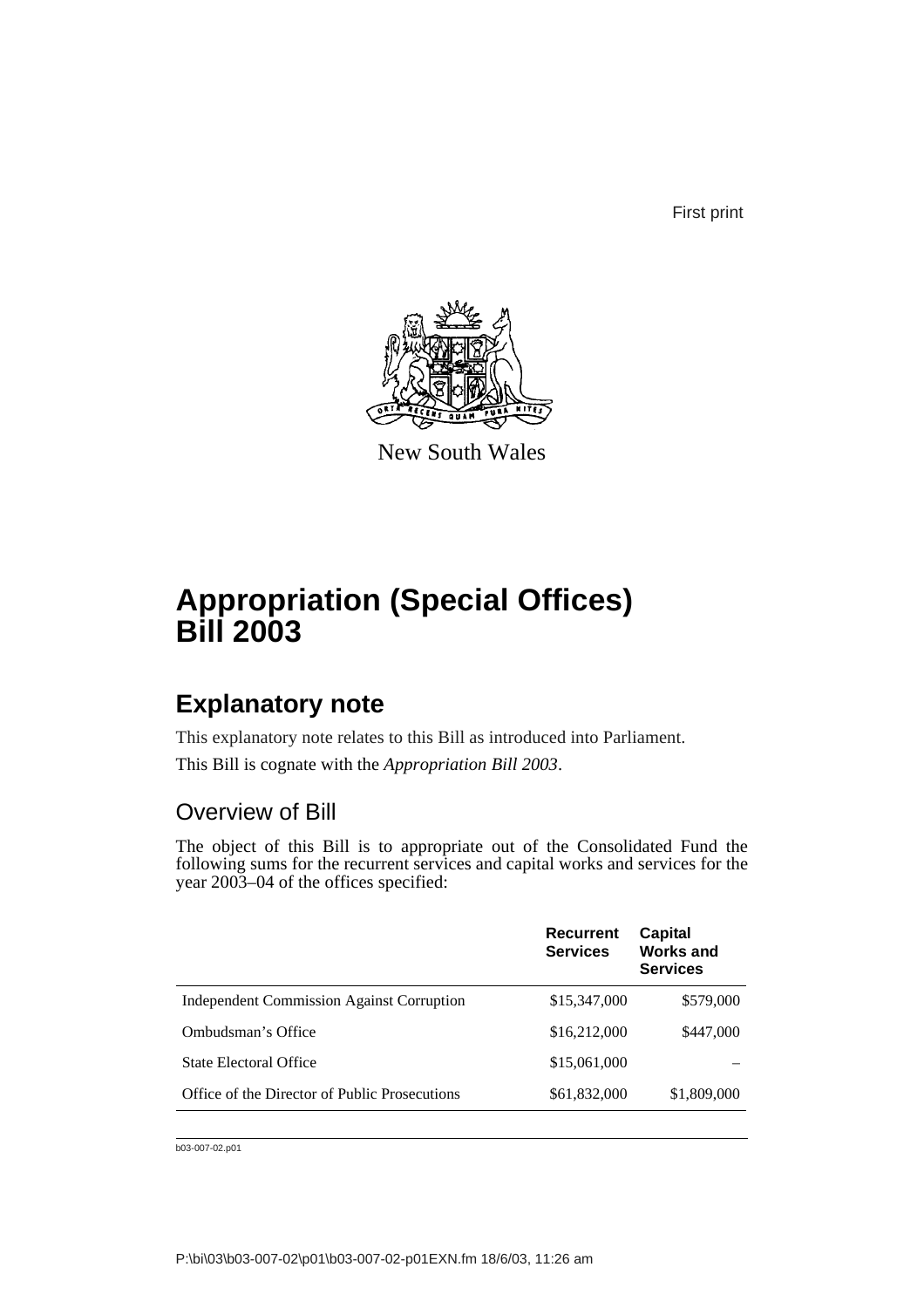Appropriation (Special Offices) Bill 2003

Explanatory note

Explanatory note page 2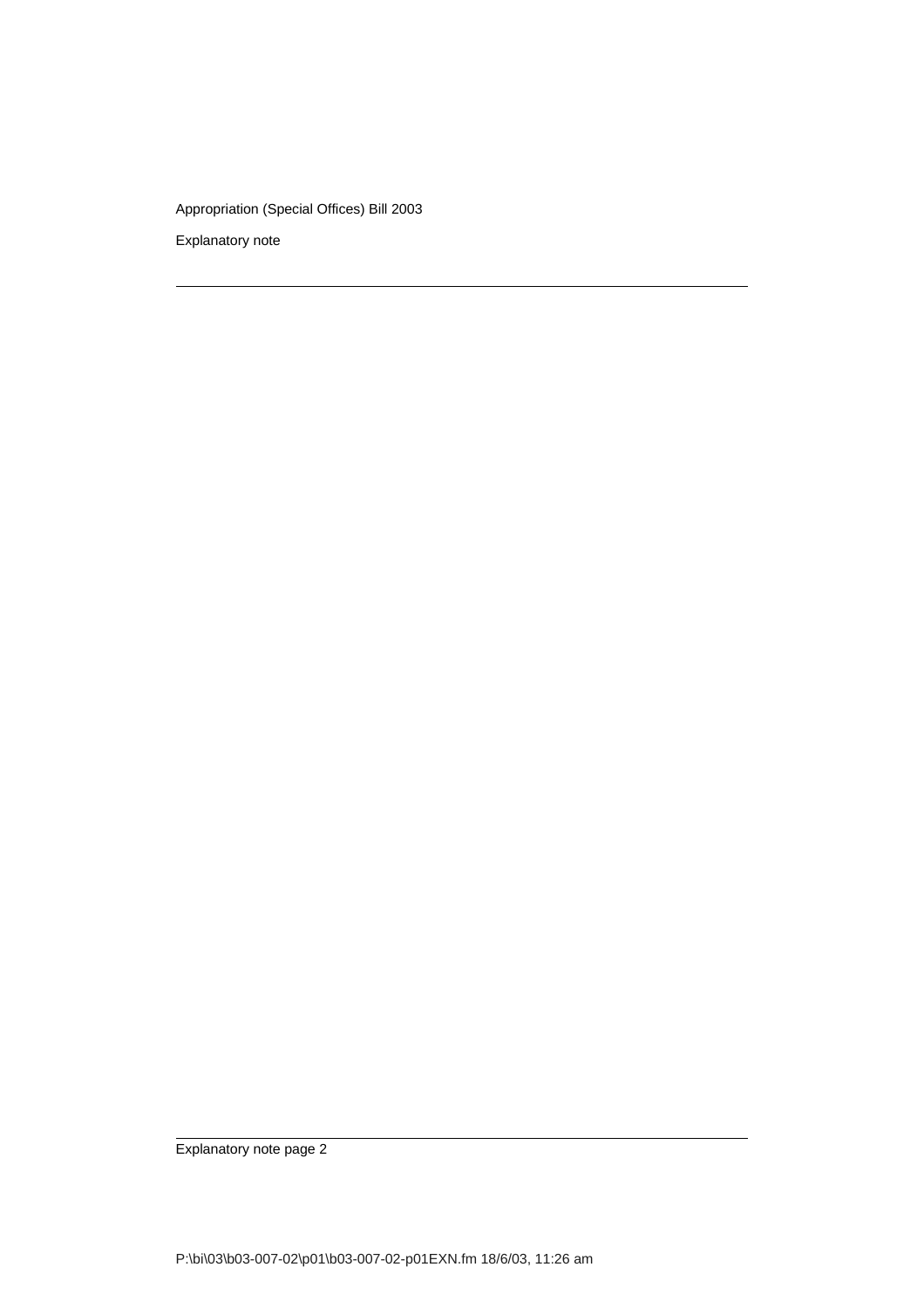First print



New South Wales

## **Appropriation (Special Offices) Bill 2003**

## **Contents**

|    |                                                                                                   | Page |
|----|---------------------------------------------------------------------------------------------------|------|
|    | Name of Act                                                                                       | 2    |
| 2  | Commencement                                                                                      | 2    |
| 3  | Interpretation                                                                                    | 2    |
| 4  | Appropriation from Consolidated Fund 2003-04 for recurrent<br>services of certain offices         | 2    |
| 5. | Appropriation from Consolidated Fund 2003-04 for capital<br>works and services of certain offices | 2    |
| 6  | Premier                                                                                           | 3    |
|    | <b>Attorney General</b>                                                                           | 4    |
| 8  | Variation of authorised payments from Consolidated Fund                                           | 4    |
| 9  | Appointment of person to carry out the functions of the<br>Treasurer under section 8              | 5    |

b03-007-02.p01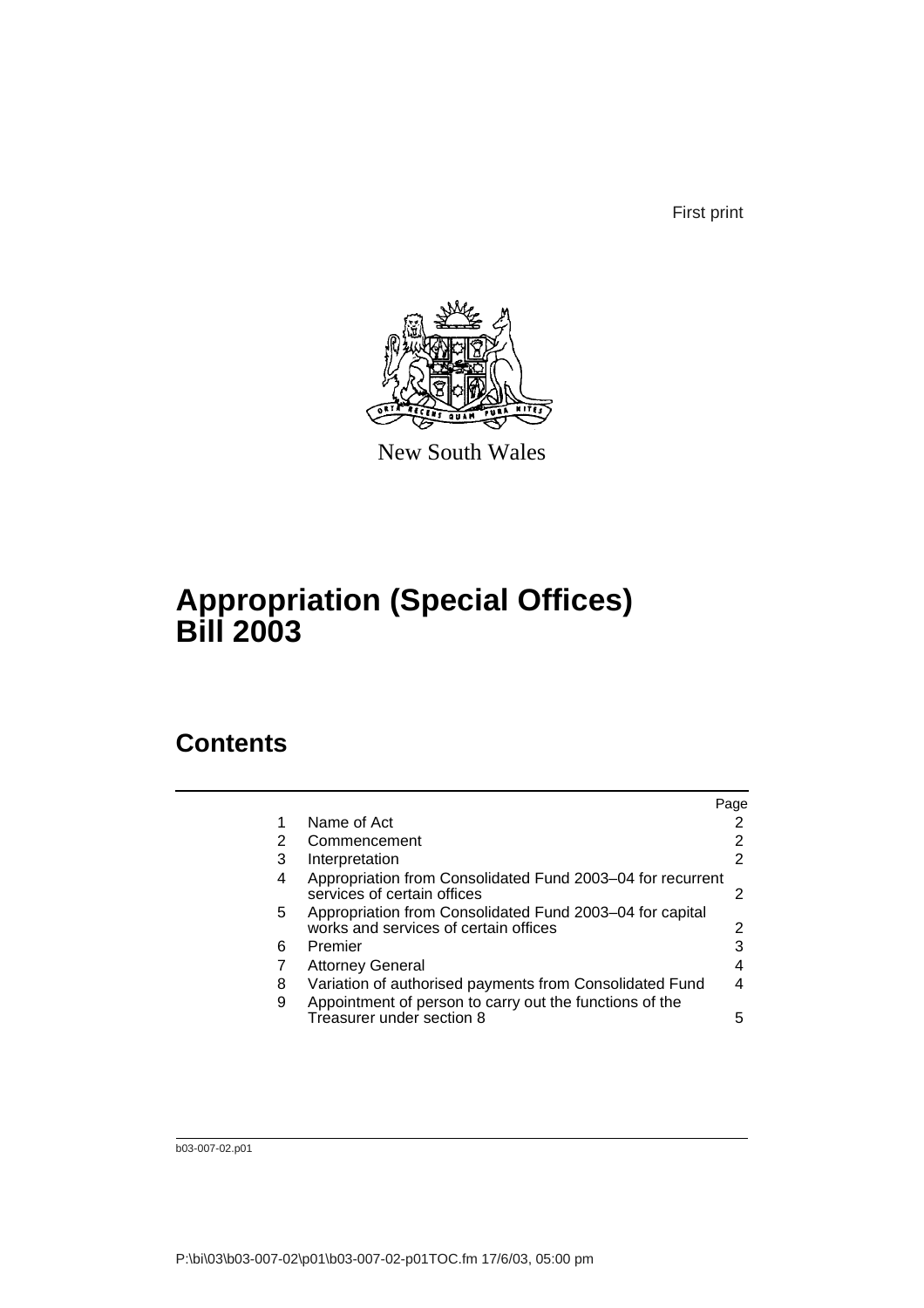## Appropriation (Special Offices) Bill 2003

**Contents** 

Page

Contents page 2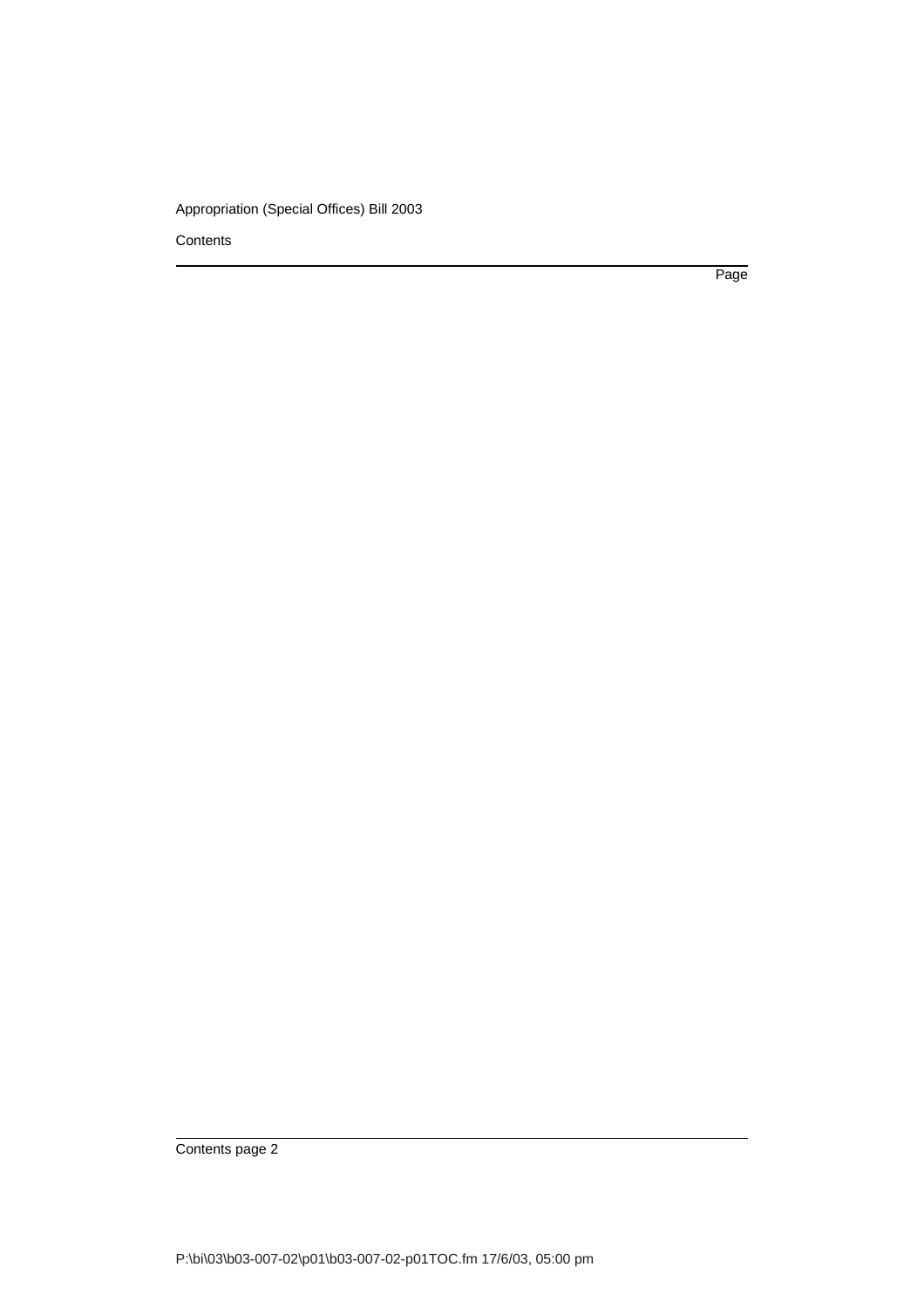

New South Wales

# **Appropriation (Special Offices) Bill 2003**

No , 2003

### **A Bill for**

An Act to appropriate out of the Consolidated Fund sums for the recurrent services and capital works and services of certain offices for the year 2003–04.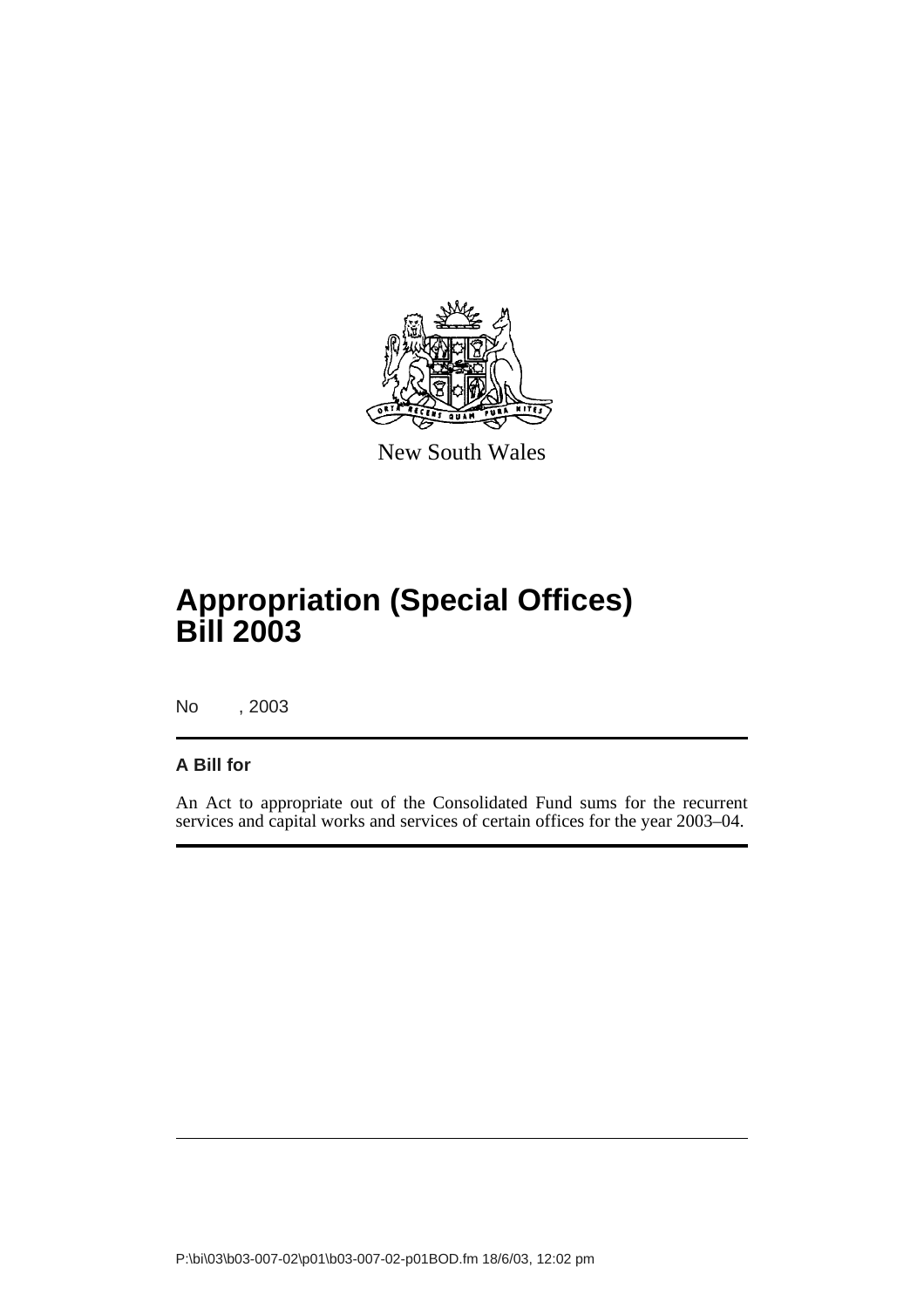<span id="page-5-4"></span><span id="page-5-3"></span><span id="page-5-2"></span><span id="page-5-1"></span><span id="page-5-0"></span>

| The Legislature of New South Wales enacts: |                    |                                                                                                                                                                                                                                                                                                                                                          | $\mathbf{1}$               |
|--------------------------------------------|--------------------|----------------------------------------------------------------------------------------------------------------------------------------------------------------------------------------------------------------------------------------------------------------------------------------------------------------------------------------------------------|----------------------------|
| 1                                          | <b>Name of Act</b> |                                                                                                                                                                                                                                                                                                                                                          |                            |
|                                            |                    | This Act is the <i>Appropriation (Special Offices) Act 2003</i> .                                                                                                                                                                                                                                                                                        | 3                          |
| 2                                          |                    | <b>Commencement</b>                                                                                                                                                                                                                                                                                                                                      | 4                          |
|                                            |                    | This Act commences or is taken to have commenced on 1 July 2003.                                                                                                                                                                                                                                                                                         | 5                          |
| 3                                          |                    | Interpretation                                                                                                                                                                                                                                                                                                                                           | 6                          |
|                                            | (1)                | In this Act, a reference to the year 2003–04 is a reference to the year<br>from 1 July 2003 to 30 June 2004.                                                                                                                                                                                                                                             | $\overline{7}$<br>8        |
|                                            | (2)                | A reference in the <i>Public Finance and Audit Act 1983</i> to an or the<br>Appropriation Act includes a reference to this Act.                                                                                                                                                                                                                          | 9<br>10 <sup>1</sup>       |
| 4                                          |                    | Appropriation from Consolidated Fund 2003-04 for recurrent<br>services of certain offices                                                                                                                                                                                                                                                                | 11<br>12 <sup>2</sup>      |
|                                            | (1)                | Out of the Consolidated Fund there are hereby appropriated the<br>sums identified in sections 6 and 7, as the sums appropriated by this<br>Act for recurrent services, which sums may be issued and applied<br>for or towards the several uses and purposes expressed in those<br>sections for recurrent services for the year 2003–04.                  | 13<br>14<br>15<br>16<br>17 |
|                                            | (2)                | The total sum appropriated out of the Consolidated Fund for<br>recurrent services for the year 2003–04, in accordance with the<br>provisions of sections 6 and 7, is the sum of \$108,452,000.                                                                                                                                                           | 18<br>19<br>20             |
|                                            | (3)                | Any amounts expended for recurrent services under section 25 of<br>the Public Finance and Audit Act 1983 or any Supply Act on or after<br>1 July 2003 and before the date of assent to this Act are taken to have<br>been expended out of such of the sums for recurrent services set out<br>in sections 6 and 7, as may be determined by the Treasurer. | 21<br>22<br>23<br>24<br>25 |
| 5                                          |                    | Appropriation from Consolidated Fund 2003-04 for capital works<br>and services of certain offices                                                                                                                                                                                                                                                        | 26<br>27                   |
|                                            | (1)                | Out of the Consolidated Fund there are hereby appropriated the<br>sums identified in sections 6 and 7, as the sums appropriated by this<br>Act for capital works and services, which sums may be issued and<br>applied for or towards the several uses and purposes expressed in<br>those sections for capital works and services for the year 2003–04.  | 28<br>29<br>30<br>31<br>32 |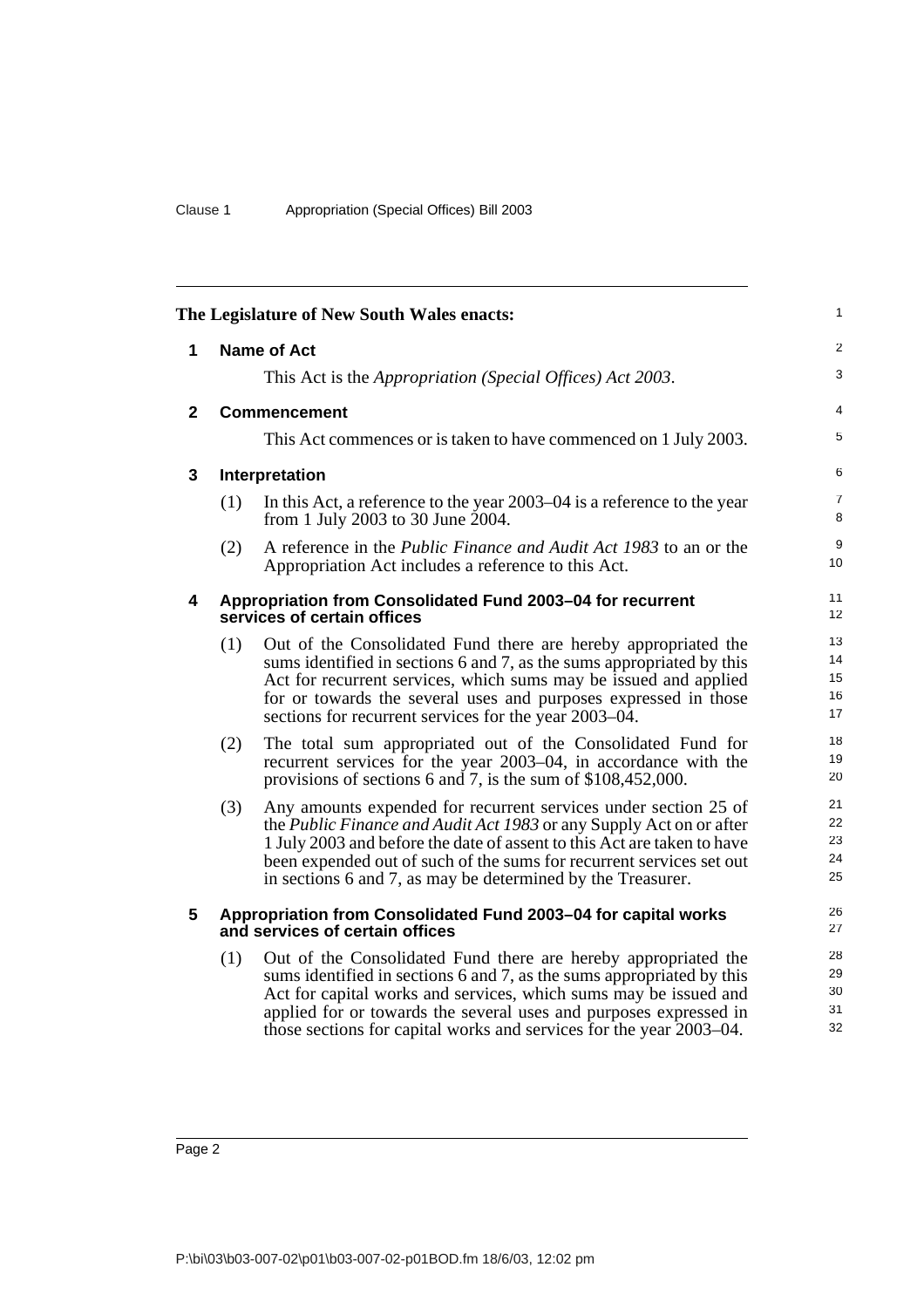- (2) The total sum appropriated out of the Consolidated Fund for capital works and services for the year 2003–04, in accordance with the provisions of sections 6 and 7, is the sum of \$2,835,000. (3) Any amounts expended for capital works and services under section 25 of the *Public Finance and Audit Act 1983* or any Supply Act on or after 1 July 2003 and before the date of assent to this Act are taken to have been expended out of such of the sums for capital works and services set out in sections 6 and 7, as may be determined by the Treasurer. **6 Premier** 1  $\overline{2}$ 3 4 5 6 7 8 9 10
	- (1) RECURRENT SERVICES: The sum of \$46,620,000 is hereby appropriated to the Premier for the recurrent services of the following:

<span id="page-6-0"></span>

|     |                                                  | \$,000 |
|-----|--------------------------------------------------|--------|
| 01. | <b>Independent Commission Against Corruption</b> | 15,347 |
| 02. | Ombudsman's Office                               | 16,212 |
| 03. | State Electoral Office                           | 15,061 |
|     | Total, Recurrent Services                        | 46.620 |
|     |                                                  |        |

(2) CAPITAL WORKS AND SERVICES: The sum of \$1,026,000 is hereby appropriated to the Premier for the capital works and services of the following:

|                                               | \$,000 |
|-----------------------------------------------|--------|
| 01. Independent Commission Against Corruption | 579    |
| 02. Ombudsman's Office                        | 44 1   |
| Total, Capital Works and Services             | 1.026  |

11 12

13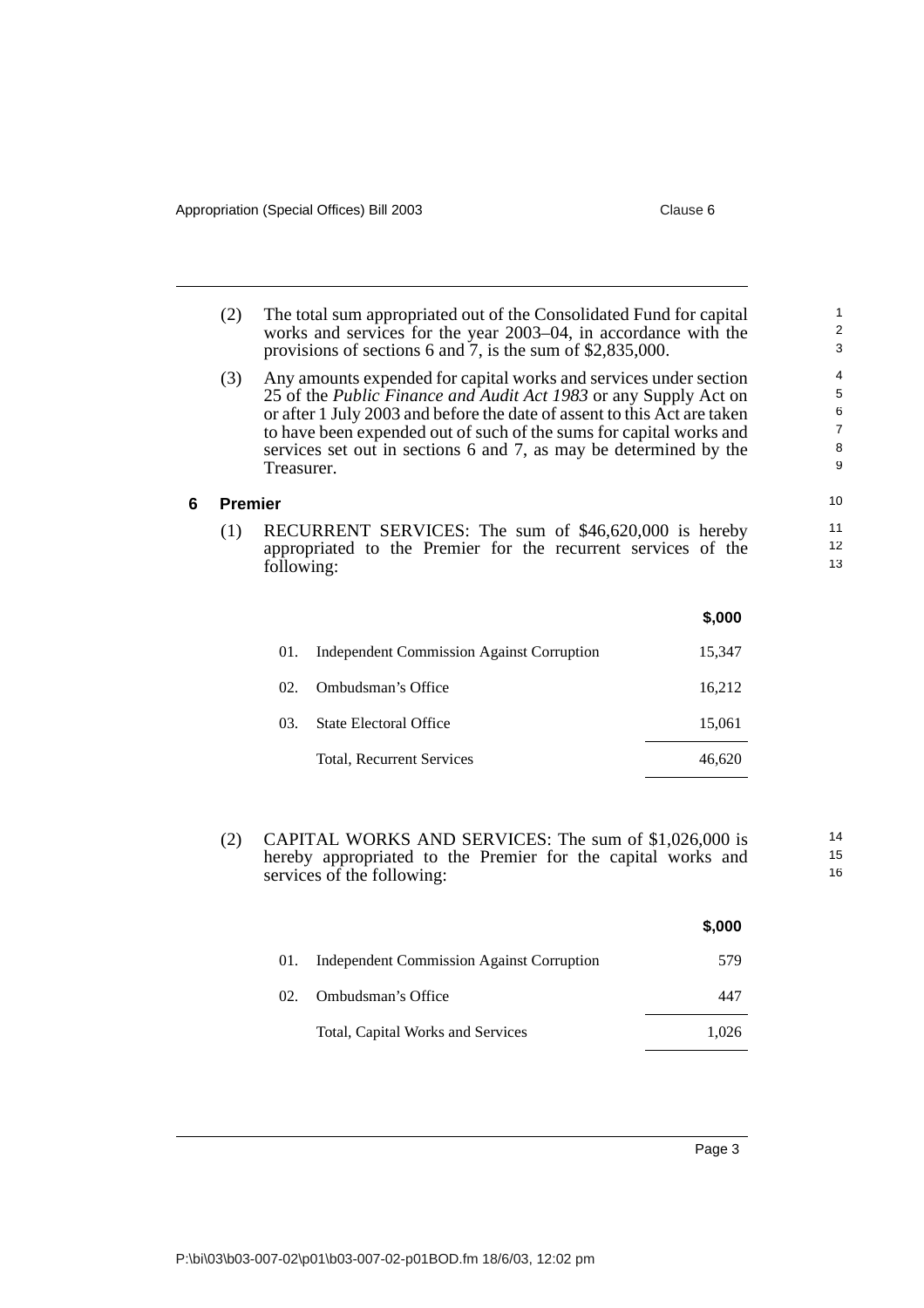#### <span id="page-7-0"></span>**7 Attorney General**

(1) RECURRENT SERVICES: The sum of \$61,832,000 is hereby appropriated to the Attorney General for the recurrent services of the following:

|                                               | \$,000 |
|-----------------------------------------------|--------|
| Office of the Director of Public Prosecutions | 61.832 |
| <b>Total, Recurrent Services</b>              | 61.832 |

5 6 7

(2) CAPITAL WORKS AND SERVICES: The sum of \$1,809,000 is hereby appropriated to the Attorney General for the capital works and services of the following:

|                                               | \$,000 |
|-----------------------------------------------|--------|
| Office of the Director of Public Prosecutions | 1.809  |
| Total, Capital Works and Services             | 1.809  |
|                                               |        |

<span id="page-7-1"></span>

| 8 |     | Variation of authorised payments from Consolidated Fund                     | 8                 |
|---|-----|-----------------------------------------------------------------------------|-------------------|
|   | (1) | In this section, <i>purpose</i> means a purpose specified in section 6 or 7 | 9                 |
|   |     | in relation to a Minister to which a sum is appropriated for recurrent      | 10                |
|   |     | services or for capital works and services.                                 | 11                |
|   | (2) | Payment of a sum appropriated under section 6 or 7 for a purpose            | $12 \overline{ }$ |
|   |     | may not be made in excess of the sum specified for the purpose,             | 13                |
|   |     | except as provided by this section or Division 4 of Part 2 of the           | 14                |
|   |     | Public Finance and Audit Act 1983.                                          | 15                |
|   | (3) | If the exigencies of government so require, the Treasurer may               | 16                |
|   |     | authorise the payment of a sum in excess of the amount specified for        | 17                |
|   |     | a purpose, but only if an equivalent sum is not paid out for another        | 18                |
|   |     | purpose, whether the other purpose is specified in relation to the          | 19                |
|   |     | same or a different Minister, subject to subsection (4).                    | 20                |

Page 4

P:\bi\03\b03-007-02\p01\b03-007-02-p01BOD.fm 18/6/03, 12:02 pm